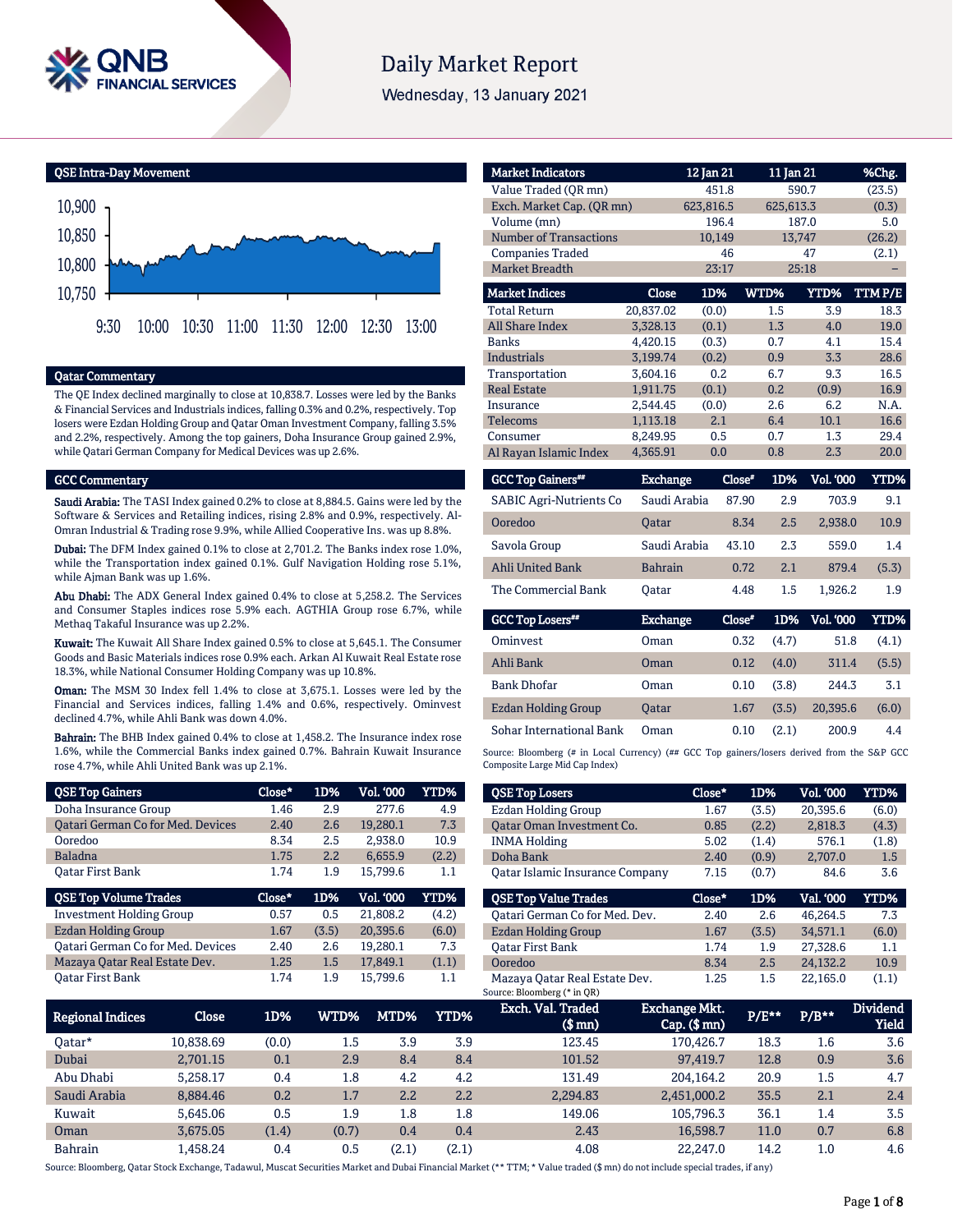## Qatar Market Commentary

- The QE Index declined marginally to close at 10,838.7. The Banks & Financial Services and Industrials indices led the losses. The index fell on the back of selling pressure from Qatari shareholders despite buying support from GCC, Arab and Foreign shareholders.
- Ezdan Holding Group and Qatar Oman Investment Company were the top losers, falling 3.5% and 2.2%, respectively. Among the top gainers, Doha Insurance Group gained 2.9%, while Qatari German Company for Medical Devices was up 2.6%.
- Volume of shares traded on Tuesday rose by 5.0% to 196.4mn from 187.0mn on Monday. However, as compared to the 30-day moving average of 204.4mn, volume for the day was 3.9% lower. Investment Holding Group and Ezdan Holding Group were the most active stocks, contributing 11.1% and 10.4% to the total volume, respectively.

| <b>Overall Activity</b>        | Buy %* | Sell %* | Net (QR)         |
|--------------------------------|--------|---------|------------------|
| Oatari Individuals             | 40.54% | 53.25%  | (57, 452, 979.4) |
| <b>Oatari Institutions</b>     | 21.85% | 17.59%  | 19,236,720.1     |
| Oatari                         | 62.39% | 70.85%  | (38, 216, 259.3) |
| <b>GCC Individuals</b>         | 0.89%  | 0.78%   | 479,556.1        |
| <b>GCC</b> Institutions        | 3.69%  | 2.43%   | 5,700,964.8      |
| <b>GCC</b>                     | 4.58%  | 3.21%   | 6,180,520.9      |
| Arab Individuals               | 10.57% | 10.06%  | 2,298,918.6      |
| <b>Arab Institutions</b>       |        | 0.02%   | (73, 403.5)      |
| Arab                           | 10.57% | 10.08%  | 2,225,515.1      |
| <b>Foreigners Individuals</b>  | 3.50%  | 3.51%   | (49, 401.7)      |
| <b>Foreigners Institutions</b> | 18.97% | 12.36%  | 29,859,625.0     |
| <b>Foreigners</b>              | 22.46% | 15.87%  | 29,810,223.3     |

Source: Qatar Stock Exchange (\*as a % of traded value)

## Earnings Releases, Global Economic Data and Earnings Calendar

## Earnings Releases

| $-$                             |             |            |                        |                 |                                          |                          |                             |                 |
|---------------------------------|-------------|------------|------------------------|-----------------|------------------------------------------|--------------------------|-----------------------------|-----------------|
| <b>Company</b>                  | Market      | Currency   | Revenue (mn)<br>402020 | % Change<br>YoY | <b>Operating Profit</b><br>$(mn)$ 402020 | % Change<br>YoY          | Net Profit<br>$(mn)$ 402020 | % Change<br>YoY |
| Gulf Hotels Co. Ltd*            | Oman        | <b>OMR</b> | 3.0                    | $-64.2%$        |                                          | $\overline{\phantom{0}}$ | (0.9)                       | N/A             |
| The Financial Corporation Co.#* | <b>Oman</b> | <b>OMR</b> | 280.8                  | $-20.8%$        |                                          | $\overline{\phantom{0}}$ | (266.6)                     | N/A             |
| Sohar Power Co.*                | Oman        | <b>OMR</b> | 27.3                   | $-46.1%$        |                                          | $\overline{\phantom{a}}$ | 2.1                         | 83.5%           |
| Oman United Insurance Co.*      | <b>Oman</b> | <b>OMR</b> | 30.9                   | $-0.8%$         |                                          | $\overline{\phantom{0}}$ | 4.2                         | 24.8%           |
| Oman Chlorine*                  | Oman        | <b>OMR</b> | 15.6                   | 4.1%            | 2.1                                      | 66.4%                    | (0.9)                       | N/A             |
| SMN Power Holding*              | Oman        | <b>OMR</b> | 82.9                   | $-0.9%$         | 17.7                                     | 12.9%                    | 10.3                        | 29.7%           |
| Musandam Power Company          | Oman        | <b>OMR</b> | 17.7                   | $-2.0%$         |                                          |                          | 2.3                         | $-11.5%$        |

Source: Company data, DFM, ADX, MSM, TASI, BHB. (# – Values in Thousands, \*Financial for FY2020)

## Global Economic Data

| <b>Date</b> | Market | Source                                 | <b>Indicator</b>                 | Period     | Actual  | <b>Consensus</b> | <b>Previous</b> |
|-------------|--------|----------------------------------------|----------------------------------|------------|---------|------------------|-----------------|
| 01/12       | China  | The People's Bank of China             | Money Supply M2 YoY              | Dec        | 10.1%   | 10.7%            | 10.7%           |
| 01/12       | China  | The People's Bank of China             | Money Supply M0 YoY              | Dec        | 9.2%    | 10.4%            | 10.3%           |
| 01/12       | China  | The People's Bank of China             | Money Supply M1 YoY              | Dec        | 8.6%    | 10.2%            | 10.0%           |
| 01/12       | India  | India Central Statistical Organisation | <b>Industrial Production YoY</b> | <b>Nov</b> | $-1.9%$ | $-1.0%$          | 4.2%            |
| 01/12       | India  | India Central Statistical Organisation | <b>CPI YoY</b>                   | Dec        | 4.59%   | 5.0%             | 6.93%           |

Source: Bloomberg (s.a. = seasonally adjusted; n.s.a. = non-seasonally adjusted; w.d.a. = working day adjusted)

#### Earnings Calendar

| <b>Tickers</b> | <b>Company Name</b>                           | Date of reporting 4Q2020 results | No. of days remaining | <b>Status</b> |
|----------------|-----------------------------------------------|----------------------------------|-----------------------|---------------|
| MARK           | Masraf Al Rayan                               | 19-Jan-21                        | 6                     | Due           |
| <b>OFLS</b>    | <b>Qatar Fuel Company</b>                     | $21$ -Jan-21                     | 8                     | Due           |
| <b>IHGS</b>    | <b>INMA Holding Group</b>                     | $25$ -Jan-21                     | 12                    | Due           |
| <b>GWCS</b>    | <b>Gulf Warehousing Company</b>               | 26-Jan-21                        | 13                    | Due           |
| <b>OIIK</b>    | Oatar International Islamic Bank              | 26-Jan-21                        | 13                    | Due           |
| <b>ONCD</b>    | <b>Qatar National Cement Company</b>          | 27-Jan-21                        | 14                    | Due           |
| <b>CBOK</b>    | The Commercial Bank                           | 27-Jan-21                        | 14                    | Due           |
| <b>KCBK</b>    | Al Khalij Commercial Bank                     | $27$ -Jan-21                     | 14                    | Due           |
| <b>OAMC</b>    | <b>Qatar Aluminum Manufacturing Company</b>   | $4$ -Feb-21                      | 22                    | Due           |
| <b>DHBK</b>    | Doha Bank                                     | 8-Feb-21                         | 26                    | Due           |
| <b>OIMD</b>    | <b>Qatar Industrial Manufacturing Company</b> | 14-Feb-21                        | 32                    | Due           |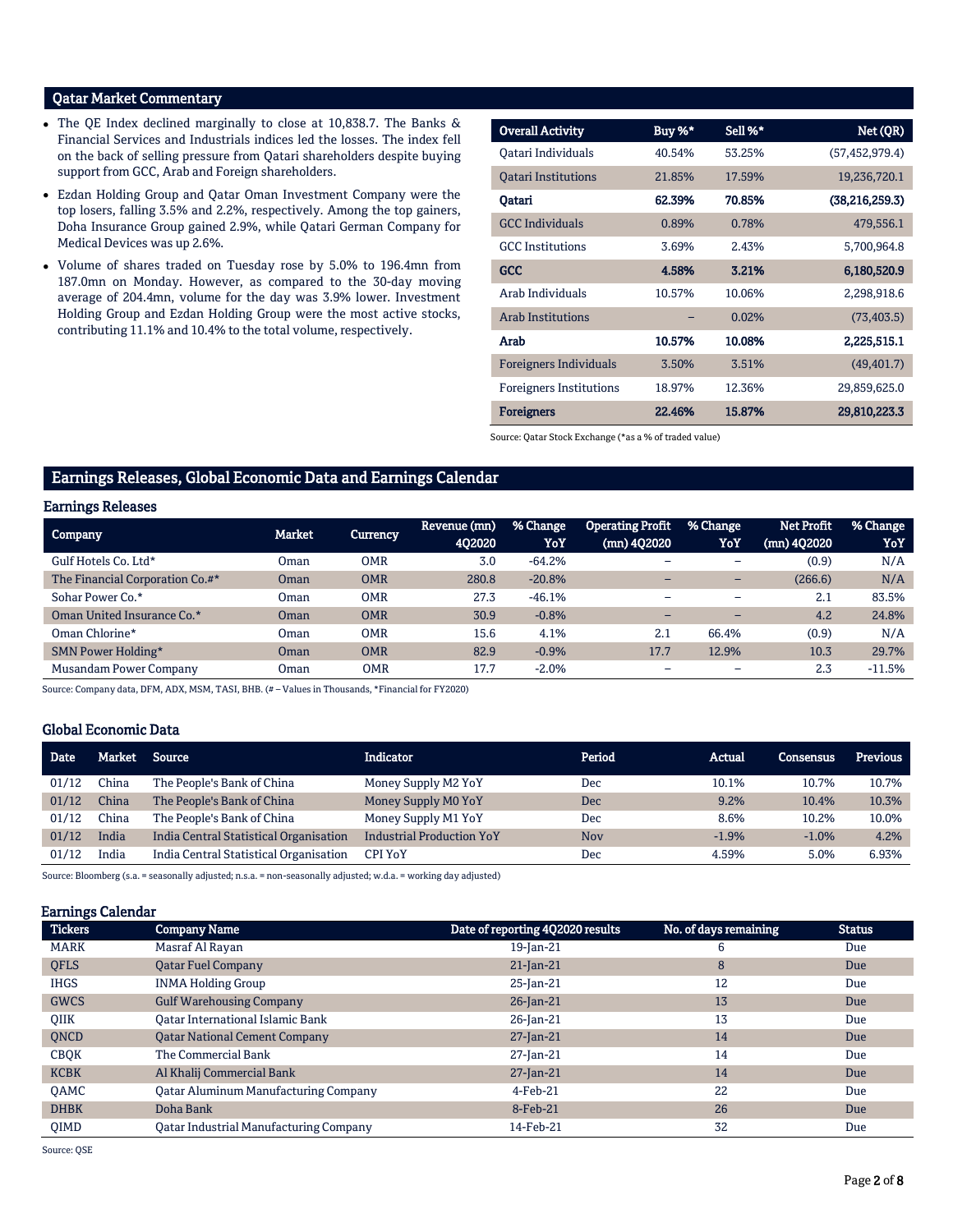## News

Qatar

• ONB surpasses Total Assets of One Trillion Qatar Riyals with a strong performance despite the global pandemic – Net Profit for the full year reached QAR12.0 billion, a decrease of 16% compared to last year. Operating Income increased by 1% compared to last year despite the impact of Covid-19 and the decline in oil prices. This reflects QNB Group's success in maintaining growth across the range of revenue sources. The headwinds arising from the Covid-19 pandemic prompted QNB Group to take all necessary actions to protect the well-being of the employees, customers and shareholders. Considering the long-term financial impacts of Covid-19, QNB Group decided to set aside an additional QAR5.8 billion in respect of loan loss provisions as a precautionary measure. During 2020, QNB Group renewed its drive for cost rationalization in addition to sustainable revenue generating sources. This has helped QNB Group to materially improve the efficiency (cost to income) ratio from 25.9% to 24.3% which is considered one of the best ratios among the large financial institutions in the MEA region. For the first time in history of the region, QNB became the first banking institution to record total assets of QAR1.0 trillion, representing an increase of 9% from last year. QNB's disciplined approach towards execution of its long-term strategy enabled the Group to achieve the One Trillion Qatar Riyal Total Asset milestone after 56 years of successful operation since inception. The growth in total assets was mainly driven by strong growth in loans and advances by 7% to reach QAR724 billion. On the funding side, QNB diversified its customer deposits generation which helped to increase deposits by 8%, to reach QAR739 billion from 31 December 2019. QNB strengthened its asset and liability management capabilities helping to reduce its loans to deposits ratio from 99.2% to 98.0% as at 31 December 2020 mainly due to conservative credit underwriting during the year and more focus on deposit generation given the current low interest rate environment. In 2020, QNB Group materially increased its loan loss provisioning by QAR5.8 billion, primarily to protect itself from potential loan losses due to the ongoing economic challenges faced by borrowers in key markets where QNB Group operates. Despite the above, the ratio of nonperforming loans to gross loans amounted to 2.1% as at 31 December 2020, one of the lowest amongst financial institutions in the MEA region, reflecting the high quality of the Group's loan book and the effective management of credit risk. The Group's conservative policy in regard to provisioning for potential loan losses resulted in the coverage ratio improving to 107% as at 31 December 2020. At 31 December 2020, QNB Group reported robust levels of capital measured in terms of the Capital Adequacy Ratio at 19.1%, higher than the regulatory minimum requirements of the Qatar Central Bank and Basel Committee. QNB remains the highest-rated bank in Qatar and one of the highest-rated banks in the world with ratings of Aa3 from Moody's, A from S&P and A+ from Fitch. These ratings are a testament to our capital strength, governance, prudent risk management, business and operating model. This provides us with a competitive advantage to access global capital markets for wholesale funding and enables us to continue our growth and expansion plans in line with our strategy. The year 2020 opened up new funding opportunities for QNB Group under its

EMTN program, including a successful completion of four public debt issuances namely, USD600 million forty year Formosa bond issuance in January, USD1 billion seven year term note issuance in February, USD 1 billion five year term note issuance in May followed by a debut five year Green bond for USD600 million in September. QNB Group's first green benchmark bond became the first-ever green bond issued from Qatar and the largest green bond issuance by a financial institution in the MENA region. These issuances were part of QNB Group's ongoing strategy to ensure diversification of funding in terms of type, tenor and geography. In addition, QNB Group completed the syndication for its global dual tranche USD3.5 billion unsecured term loan facility in November 2020. The new term loan facility included tranches of USD2.0 billion three-year and USD1.5 billion five-year tranches. All of these deals attracted strong interest around the world from key global investors, reflecting investors' confidence in QNB Group's financial strength and its position as the largest financial institution in the Middle East and Africa region and demonstrates our standing as a high quality issuer and confirmation of our successful strategy of becoming a leading bank in MEASEA. (QNB Group Press Release)

- QNB Group's Board of Directors recommends the distribution of a cash dividend of 45% of the nominal share value  $-$  QNB, the largest financial institution in the Middle East and Africa (MEA) region, announced that the Board of Directors, during its meeting held today has approved its results for the year ended 31 December 2020. QNB Group achieved sustainable financial results for 2020 and in line with QNB Group's aim of maximizing returns to its shareholders, the Board of Directors have recommended to the General Assembly the distribution of a cash dividend of 45% of the nominal share value (QAR0.45 per share). The financial results for 2020 along with the proposed profit distribution are subject to Qatar Central Bank (QCB) approval. The year 2020 had another year of sustainable performance, one of the high quality set of results in the Group's history helping to build resilience to unexpected global economic headwinds, demonstrating a steady momentum of business growth despite Covid-19. (QNB Group Press Release)
- Qatargas completes first LNG STS transfer Qatargas Operating Company Limited (Qatargas) on Tuesday announced the completion of the first-ever commercial ship-to-ship (STS) transfer of a liquefied natural gas (LNG) cargo involving a Q-Flex LNG vessel. The transfer took place at Subic Bay in the Philippines. A full cargo of 212,000 cubic meters aboard the Qatargas-chartered Q-Flex vessel 'Mesaimeer' was loaded at Ras Laffan Port on December 18, 2020 and delivered as two separate parcel discharges. One parcel was delivered as the ship-to-ship transfer in Subic Bay on January 6, 2021, and the second parcel as delivery to Jiangsu LNG terminal, China. Both sales were made to PetroChina as the customer. The LNG vessel, 'Mesaimeer,' is on a long-term charter to Qatargas and operated by Nakilat Shipping (Qatar) Limited. (Qatar Tribune, Gulf-Times.com)
- FocusEconomics: Qatar's economy to expand in 2021 Qatar's economy is set to expand in 2021 on stronger domestic and foreign demand, FocusEconomics has said in its latest report.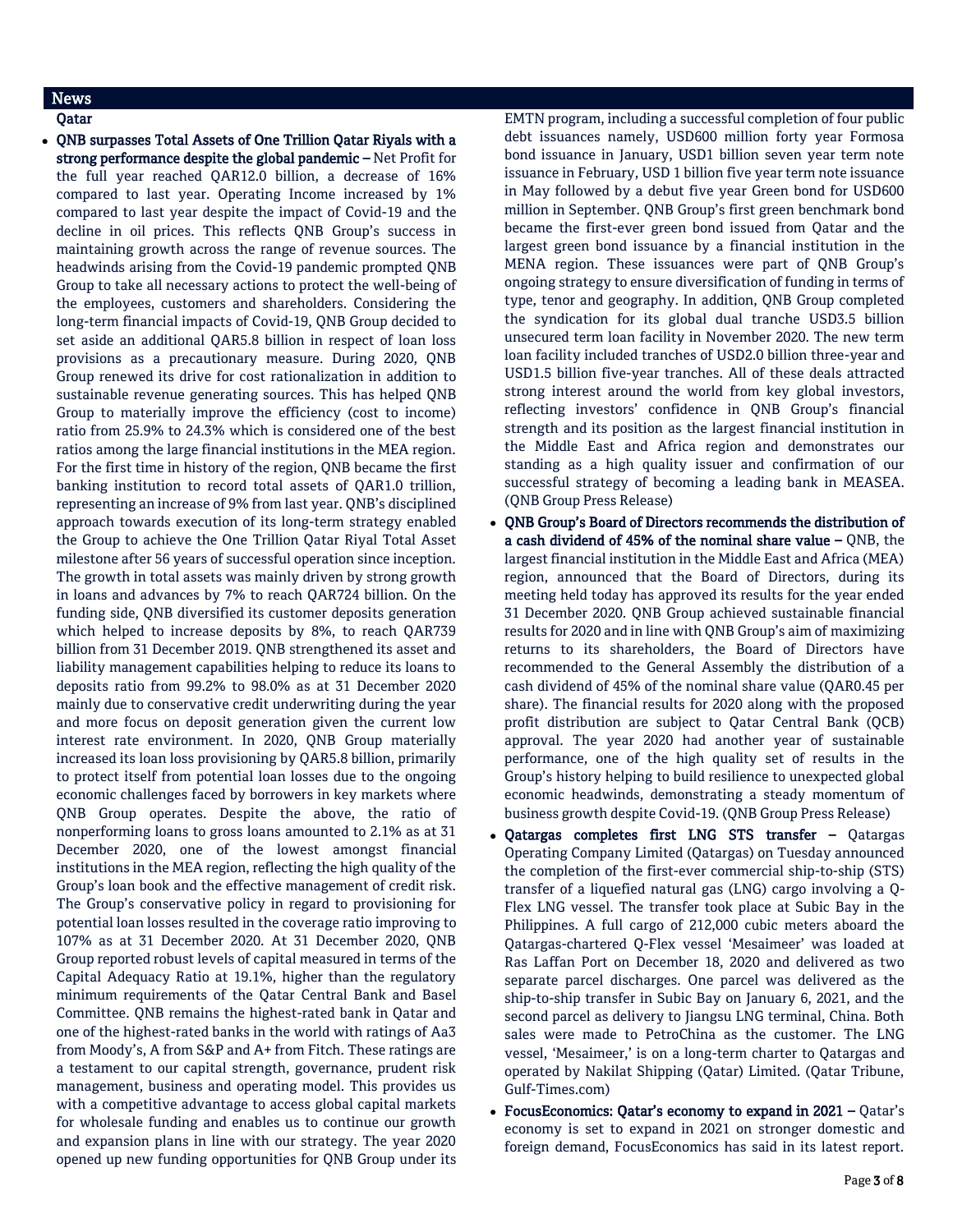Easing tensions with Gulf neighbors should also provide support, the report said. Qatar's economy appears to have recovered strongly in the third quarter of 2020 following second quarter's sharp contraction with the non-energy private sector Purchasing Managers' Index (PMI) averaging markedly higher amid the progressive lifting of lockdown restrictions, it said. However, the report said, the oil and gas subsector contracted in annual terms throughout the period. Turning to the fourth quarter, the report said, available signs are fairly positive. The PMI remained above its historical average despite dipping somewhat from the third quarter, while the energy sector expanded in October. "On the fiscal front, the government announced the 2021 budget in December, which sees a slight decline in revenue on a highly conservative oil price of \$40 per barrel, and expenditure down 7.5% from the 2020 budget to QR195bn," the report said. FocusEconomics panelists see a 2.8% rise in GDP in 2021, which is unchanged from last month's forecast, before growth of 3.7% in 2022. Consumer prices fell 2.9% in November in annual terms, down from the 2.4% decline in October. Prices are seen rising this year as activity recovers and thanks to a supportive base effect. "Our panelists see consumer prices rising 1% in 2021, which is unchanged from last month's forecast. In 2022, our panel sees inflation averaging 1.9%," the report said. (Qatar Tribune)

- Property sales wrap up 2020 at record high value Property sales in Qatar between December 27 and 31 generated QR2.7bn, with sales of buildings bringing in the biggest chunk of it around 2.6bn, which accounts for 97% of the total transactions, the latest Ezdan Real Estate report has said. Citing figures from Qatar's Real Estate Registration Department, the report said sale of land lots during the period generated up to QR78mn, accounting for 2.9% of the total sales. Most of the sales took place across eight municipalities — Umm Salal, Al Khor, Al Dhakhira, Al Doha, Al Rayyan, Al Shamal, Al Daayen, Al Shehaniyah and Al Wakra. Doha Municipality acquired the highest deal in terms of value through the sale of a tower in the Onaizah area, at a value of QR609mn. The tower spans over an area of 4,030 square meters, at a price of QR14,039 per square foot. Doha has also witnessed the sale of two towers at the same price, each at QR467mn located in the Pearl Region, while Al-Mirqab area witnessed the sale of another tower at a value of QR212.3mn. (Qatar Tribune)
- MoTC collecting data to develop Qatar Freight Master Plan The Ministry of Transport and Communications (MoTC) is currently considering the Qatar Freight Master Plan (QFMP), which is expected to be finalized by the end of 2022. The MoTC is at the stage of collecting data and conducting relevant surveys and questionnaires, according to a statement. This effort includes collecting a wide range of freight-related information on origins, routes and destinations of freight movements, the flow rate of trucks at major junctions, as well as other qualitative and quantitative data on the performance of the freight industry across Qatar in general, the ministry has said in a statement. Field surveys are being conducted to collect data needed to develop the QFMP. Extensive data will be collected through traffic counts on roads, traffic counts on junctions using cameras, measuring trip duration on existing roads, classifying the vehicles -- including all types of trucks, and conducting surveys and questionnaires with employers and

staff of construction, logistics, heavy and light transportation and freight services companies, as well as with harbors countrywide and Hamad International Airport. Based on this information, a traffic model that simulates the reality can be developed supported by an enhanced capability for understanding how variables are impacting freight activity until 2050, as well as the latest techniques deployed in the freight and delivery industry. The QFMP aims to establish a modern infrastructure for the freight industry across the country as part of an integrated transportation system in such a way that upgrades the culture and service of freight in Qatar to the best global standards and practices in terms of traffic safety and least possible environmental imprint, the statement explains. (Gulf-Times.com)

 Commodities 2021: Qatar buoyed by gas price surge as it forges ahead on LNG expansion – Surging LNG prices are giving Qatar an incentive to quickly move forward in 2021 with the expansion of its export capacity and further develop its new gas trading venture. Since May, when the S&P Global Platts JKM spot price bottomed out below \$2/MMBtu due to oversupply, the market has enjoyed a sustained rally. The benchmark was assessed at an all-time high of \$28.22/MMBtu on Jan. 11 as extreme cold took hold in northeast Asia, boosting demand for spot cargoes amid a period of tightness in the LNG shipping market. State-owned Qatar Petroleum is planning a to increase LNG production by 43% to 110mn mt/year by 2025, up from 77mn mt/year currently. A second phase of its project to expand the North Field -- the world's largest offshore gas field - will increase capacity by an additional 16mn mt/year to 126mn mt/year by the end of 2027. Since the North Field expansion was first announced in 2017 major international LNG players have been aggressively vying for stakes in the \$20 billion project. They include Qatar's existing LNG partners Total, Exxon Mobil, Royal Dutch Shell and ConocoPhillips, as well as Eni, Chevron, Equinor, and several Asian players. So far, none have been offered contracts. "The IOCs have got to invest in something. It's probably looking like not a bad time to get back into LNG," said Jim Krane, a fellow at Rice University's Baker Institute for Public Policy. "LNG exports, especially with long term contracts, are a pretty stable source of income. They're not as prone to volatility as oil, and gas synergizes well with renewables." (Bloomberg)

## International

 US labor market losing speed as COVID-19 spirals out of control – US job openings fell moderately in November, but mounting layoffs amid rampant COVID-19 infections supported views that the labor market recovery from the pandemic was stalling. The Job Openings and Labor Turnover Survey, or JOLTS report from the Labor Department on Tuesday followed on the heels of news last Friday that the economy shed workers in December for the first time in eight months. The slowing labor market and a worsening public health crisis could pressure the incoming Biden administration to deliver a bigger relief package. Joe Biden will take over from President Donald Trump next Wednesday. The government approved nearly \$900bn in additional fiscal stimulus in late December after months of haggling, causing a delay that has also been blamed for the labor market's struggles. Job openings, a measure of labor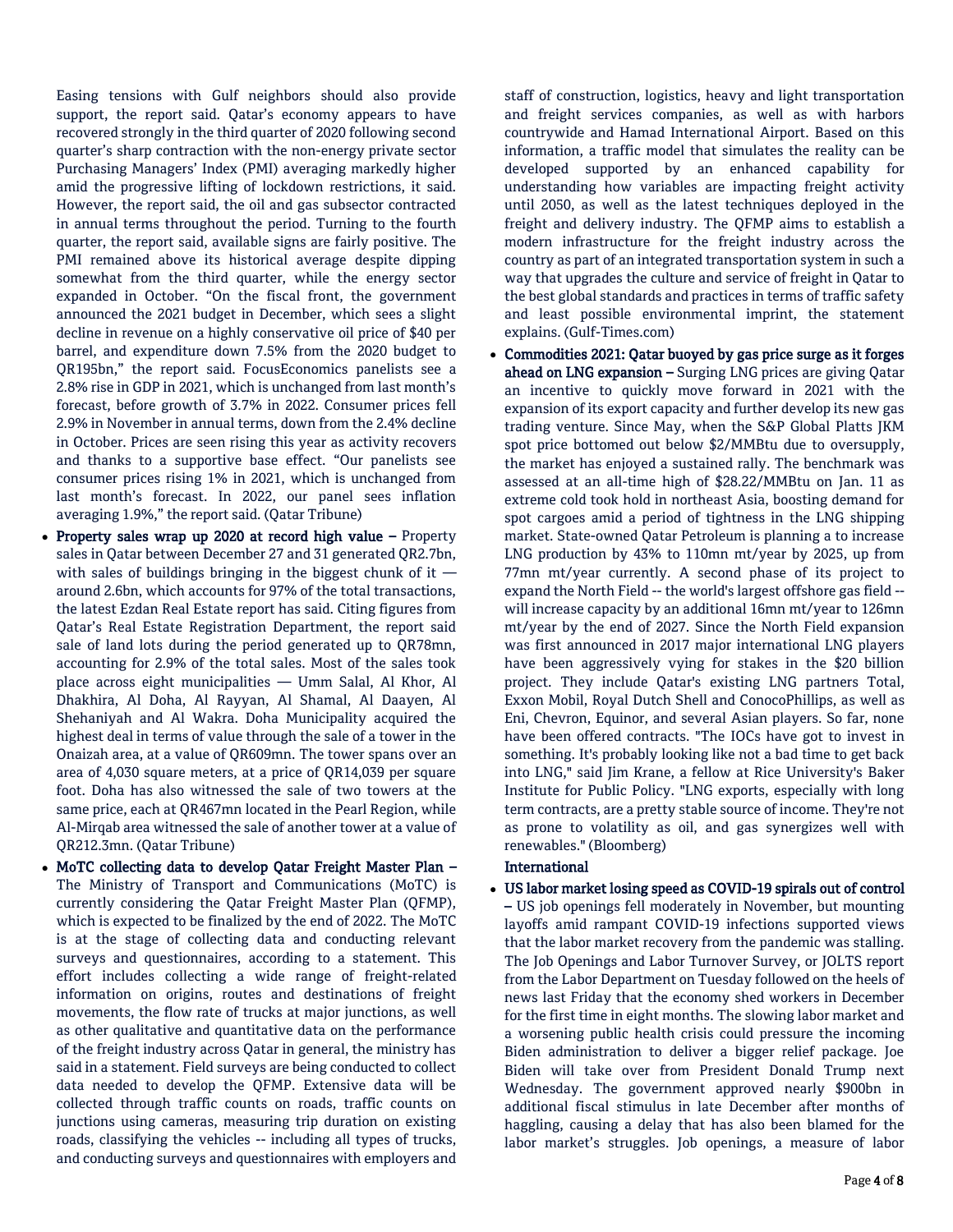demand, dropped 105,000 to 6.527mn on the last day of November. Though vacancies have decreased from as high as 7.012mn in January, they remain more than double levels seen during the 2007-09 Great Recession. There were 1.6 unemployed workers for every vacancy in November. Job openings declined in manufacturing, information and educational service sectors. But there were more unfilled jobs in the retail sector. The job openings rate fell to 4.4% from 4.5% in October. Layoffs increased 295,000 to nearly 2.0mn in November and were mostly in the West. That lifted the layoffs rate to 1.4% from 1.2% in October. Job cuts were led by the accommodation and food services industry, which shed 263,000 workers. Out-of-control coronavirus infections have led to wide-spread curbs on businesses, with restaurants and bars bearing the brunt of the restrictions. (Reuters)

- 'Darkest hour': BoE's Bailey sees UK economy in difficult times – Bank of England (BoE) Governor Andrew Bailey said on Tuesday that Britain's economy was facing its "darkest hour", and played down suggestions that cutting interest rates below zero would be a straightforward way to boost growth. He said a resurgence in COVID-19 cases meant there would be a difficult few months ahead - although a recovery was within sight once COVID-19 vaccines were rolled out. His comments followed finance minister Rishi Sunak's warning on Monday that the economy would likely get worse before it got better, with the country now in its third national lockdown and struggling to contain the spread of the coronavirus. "There's an old saying about the darkest hour is the one before dawn," Bailey said in an online speech to the Scottish Chambers of Commerce. "(We're) in a very difficult period at the moment and there's no question that it's going to delay, probably, the trajectory." He declined to say if this pointed towards more stimulus at the BoE's February 4 policy decision, stressing that officials would have a lot more data to review before then. (Reuters)
- BDI: German economy expected to grow by 3.5% this year Germany's BDI industry association said on Tuesday it expected Europe's largest economy to grow 3.5% this year after plunging roughly 5% in 2020 but that it wouldn't be able to return to its pre-pandemic level until next year at the earliest. The BDI forecast is less optimistic than the government's estimates, published in October, in which Berlin predicted GDP to rebound with an expansion rate of 4.4%. BDI President Siegfried Russwurm said the economy will not be able to return to its pre-crisis level in 2021 due to the second wave of the pandemic. "But there should be a good chance that it will do so in the first half of 2022," Russwurm added. The Federal Statistics Office will release a flash estimate for full-year 2020 GDP figures on Thursday. The government will update its GDP growth forecast for 2021 later this month. BDI said it expected Germany's export-oriented industrial sector to drive the recovery this year as the global economic outlook for 2021 had improved. The lobby group sees exports jumping 6% this year after plunging roughly 11% in 2020. "The election of Joe Biden as US President facilitates the path for multilateral solutions and joint initiatives for fair competition on the world markets," Russwurm said. (Reuters)
- Asia's corporate earnings expected to rise 26.4% in 2021, Refinitiv data shows – Analysts expect a strong turnaround in

profits at Asian companies as regional economies see a surge in factory activity and an expansion in exports, helped by approvals for multiple coronavirus vaccines. Asia's large- and mid-cap companies are expected to post profit growth of 26.4% in 2021, after an estimated 5% growth last year, according to Refinitiv data. Singapore, South Korea and Japanese firms lead the earnings growth for the region this year, boosted by a surge in electronics exports. The data also showed Chinese firms were to likely record an 18.8% rise in profits this year, compared with 10.5% in 2020. "China could see further earnings upgrades driven by sustained business activity growth and online/offline retail sales growth albeit at a slower pace," Goldman Sachs wrote in a report. "India and Korea are also likely to see earnings revision upgrades helped by sustained strong manufacturing activity data and exports," it said. In different sectors, industrials and consumer discretionary companies are expected to post a faster recovery this year, after being hit heavily by the COVID-19 pandemic last year. Energy and mining firms are also poised to see a strong growth this year, thanks to a surge in commodity prices. (Reuters)

- China outstanding total social financing up 13.3% YoY at end-December – China's outstanding total social financing (TSF) was 284.83tn Yuan (\$44.09tn) at the end of December, up 13.3% from a year earlier, the central bank said on Tuesday. TSF includes off-balance-sheet forms of financing that exist outside the conventional bank lending system, such as initial public offerings, loans from trust companies and bond sales. In December, TSF fell to 1.72tn Yuan from 2.13tn Yuan in November. Analysts polled by Reuters had expected December TSF of 2.20tn Yuan. (\$1 = 6.4605 Chinese Yuan renminbi) (Reuters)
- India's retail inflation eases to 4.59% YoY in December India's retail inflation eased to 4.59% in December from a year ago, mainly helped by a sharp fall in vegetable prices, government data released on Tuesday showed, falling within the central bank's target of 2%-6% after eight months. Analysts in a Reuters poll had predicted the annual inflation at 5.28% for the month. (Reuters)

## Regional

 S&P: Global sukuk issuance to rise to \$140-\$155bln in 2021 – The global Sukuk market should continue to enjoy record-low interest rates and abundant liquidity throughout 2021 and beyond, S&P said in a report on Tuesday. It expects total Sukuk issuance of about \$140bn–\$155bn this year, thanks to a recovery in issuance in Malaysia, Indonesia, and the GCC countries. This compares with a drop in issuance to \$139.8bn in 2020 from \$167.3bn a year earlier. "We expect GDP growth in the core Islamic finance countries--the GCC countries, Malaysia, Indonesia, and Turkey--to recover from a sharp recession in 2020. We also assume that the price of oil will stabilize at about \$50 per barrel in 2021. Together, these factors underpin a stronger performance by the global Sukuk market in 2021 than in 2020," the report said. An increase in issuance by corporates, is also expected. Their activity was muted in 2020 as they held on to cash and deferred capital expenditure (capex) because of the pandemic. They are likely to execute some of this capex in 2021, thereby necessitating access to capital markets. The report noted that \$65bn of Sukuk mature in 2021,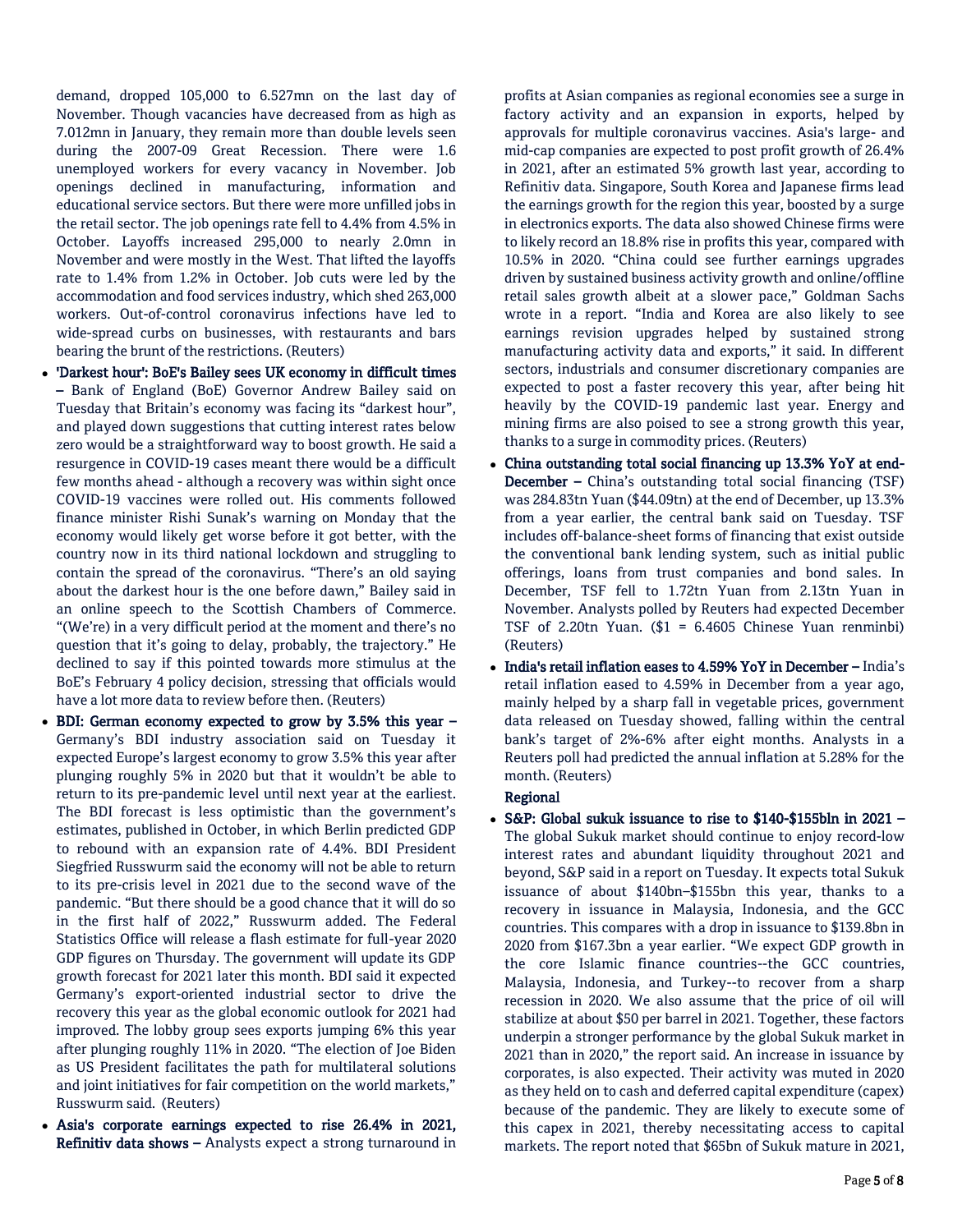and part of this sum is likely to be refinanced on the sukuk market. However, significant downside risks remain. Chief of these is whether the COVID-19 pandemic can be brought under control, even if a vaccine is widely available by mid-year. (Zawya)

- Fitch Ratings: 2020 Sukuk supply resilient with momentum to continue – Global sukuk supply is expected to accelerate in 2021 following a resilient 2020 as issuers seek to refinance maturing debt and fund large budget needs, Fitch Ratings says. The easing of GCC investment restrictions following the normalization of relations between Qatar and its neighbors will also contribute to higher volumes. Innovative and diverse issuances like green, sustainable, transition and hybrid sukuk are likely to continue to attract wider investor demand. Sovereigns in key Islamic finance jurisdictions are expected to remain major contributors to overall Sukuk volumes. Issuance from first-time sovereign issuers, financial institutions and corporates are set to increase as they face challenging conditions and take advantage of the current lower cost of funding. Qatari sukuk volumes are expected to gradually rise after the normalization of relations between Qatar and its GCC neighbors, and the eventual easing of investment restrictions for Islamic investors based in countries such as Saudi Arabia and UAE. Sukuk issuances with maturities of more than 18 months from the GCC region, Malaysia, Indonesia, Turkey and Pakistan fell slightly by 1.9% YoY to reach \$41.3bn in 2020. The volume of total outstanding Fitch-rated Sukuk reached \$118.6bn, 12.9% higher YoY. Green & Sustainable sukuk supply increased sharply by 96.2% YoY to reach \$8.4bn. However, the rating outlook for Sukuk remains challenged. The proportion of Sukuk from issuers with negative outlooks increased sharply to 23.4% (2019: 1.5%), mainly due to Covid-19-related disruption and low oil prices. Only one international Sukuk publicly defaulted in 2020: NMC Health plc (unrated by Fitch). About 81.3% of Sukuk were investment grade. The ICE Benchmark Administration has announced a consultation on the cessation of a number of USD Libor reference tenors being delayed from December 2021 to June 2023, to give extra time for the transition. However, the bulk of the Sukuk market is fixed-rate and largely unaffected. (Bloomberg)
- Saudi Arabia puts financing for Riyadh airport expansion on hold – Saudi Arabia has put on hold financing plans potentially worth billions of dollars for the expansion of Riyadh's airport, sources said, a sign that the Kingdom is re-assessing strategic priorities after the coronavirus crisis. Riyadh Airports Company, which manages and operates King Khalid International Airport in the Saudi capital, approached banks last year with a request for financing proposals on the planned airport expansion, which sources said would have been worth several billions of dollars. The expansion was part of the country's aim to diversify the economy, create jobs and reduce dependence on oil revenues. The company has now halted the process, three banking sources said. "At this stage, it's been cancelled," said one of the sources. "In this environment I guess they have decided that it doesn't necessarily make sense to borrow money to expand the airport right now," said the source, speaking on condition of anonymity because the matter is private. "It has been put on hold, postponed. They are

prioritizing projects based on budgetary needs," a second source said. (Reuters)

- Saudi Aramco seeks \$7.5bn loan for pipeline investors Saudi Aramco is lining up a loan of about \$7.5bn for potential investors in its oil pipelines, according to sources. The world's biggest oil producer has begun talks with lenders to secure favorable terms for the funding package that would then be offered to investors, sources said. The discussions are occurring in parallel with the sale of a stake in a pipeline unit, which could raise about \$10bn for Aramco, sources said. A pipeline deal would be the first phase of Aramco's effort to raise money from leasing rights or stakes in non-core assets, mirroring what Abu Dhabi National Oil Co. (ADNOC) has done in the past few years. The Saudi company is working with advisers including JPMorgan Chase & Co. and Moelis & Co., the Wall Street investment bank that is also involved in the ADNOC deals. (Bloomberg)
- NADEC to form joint venture with Olam, others to bid for Saudi Grains flour mill - National Agricultural Development Co. (NADEC) has signed a non-binding MoU to form a consortium to bid for Saudi Grains flour mill. The MoU has been signed with Olam, Al Rajhi International for Investment; Abdulaziz Alajlan & Sons, the bid value will be determined after due diligence on the mill. (Bloomberg)
- Argaam: Saudi's Advanced Petrochemical sees better 1Q2021 selling prices - Advanced Petrochemical sees rise in demand driving product prices higher in 1Q2021, Argaam reported, citing an interview with Chairman, Khalifa Al Mulhem. It will focus on new project in Jubail Industrial City 2; expects that to boost results. The Construction will start this year and commercial operation to start by the end of 2023 or early 2024. (Bloomberg)
- Walaa board recommends capital increase with target of SR775mn – Saudi Arabia's Walaa Cooperative Insurance Company (Walaa) will increase its capital by offering a rights issue, with a target amount of SR775mn. In a statement to the Saudi stock exchange Tadawul, the company said the board had recommended the move to support growth and maintain its solvency margin. Shareholders registered within two trading days of the company's general assembly meeting will be eligible for the issuance. (Zawya)
- Dubai-listed Arabtec to hire deNovo to sell its subsidiary Target – Dubai-listed contractor Arabtec Holding is going to hire corporate advisory firm deNovo for a potential sale of its subsidiary Target, two sources said. The Dubai-listed builder that is facing liquidation is hoping that funds raised will be used to pay creditors and salaries, said the sources, declining to be named as the matter is not public. Arabtec's engagement with deNovo is due to begin this week, said one of the sources. Arabtec and deNovo did not immediately respond to a request for comment on Tuesday. Target specializes in oil and gas projects and marine work with operations in the UAE, Qatar and Saudi Arabia, its website says. (Zawya)
- Dubai's open-city policy saw hotel bookings surge in December – Occupancy at Dubai's hotels surged in December and neared pre-pandemic levels as travelers flocked to the emirate to escape coronavirus lockdowns at home. Hotels were 71% full last month, the highest figure since February -- research firm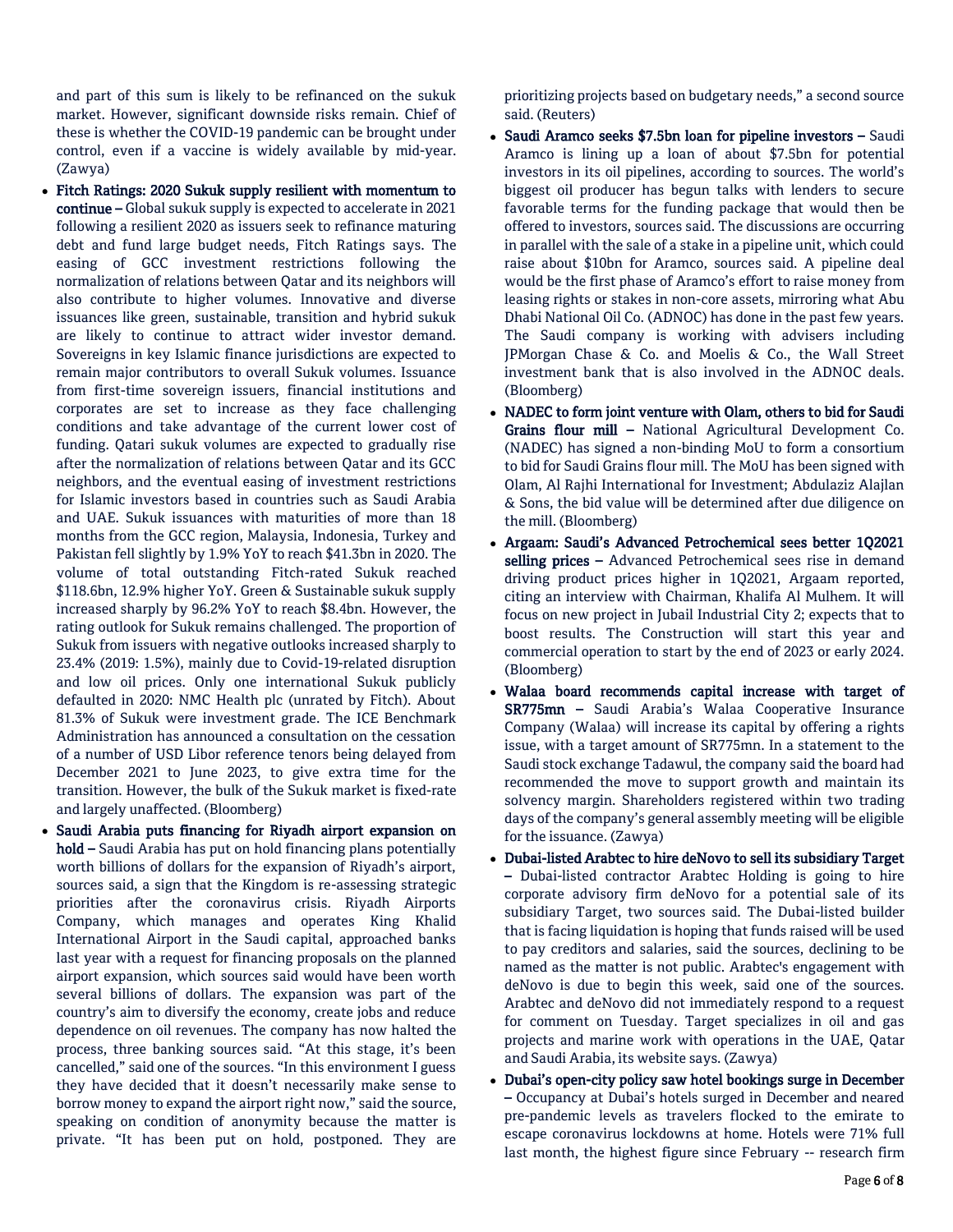STR said, citing preliminary data. Dubai's hotel occupancy, for years one of the highest in the world, slumped to 23% in part of 2020 from about 80%. Dubai attracts about 16mn tourists annually and its hotels were initially among the worst-hit by travel restrictions introduced to keep the pandemic in check. (Bloomberg)

- SHUAA seeks acquisitions after Stanford Marine Deal SHUAA Capital is looking to make more acquisitions and consolidate some of its businesses to improve growth this year, the UAEbased company's Chief Executive Officer, Jassim Alseddiqi said. An investor group led by SHUAA took 100% control of oilservices provider Stanford Marine Group after buying its debt, he said. SHUAA will make additional investment in UAE-based Stanford Marine and expand its presence in the shipping industry, which is bouncing back from five years of weak performance, he said. "We are interested in this area, and we are forming our position in that," Alseddiqi said. The investment bank also owns debt of Dubai-based shipper Gulf Navigation Holding, he said. The CEO did not give further details on deals his company may be seeking. (Bloomberg)
- First Abu Dhabi Bank raises CNY1.5bn from Formosa Bond First Abu Dhabi Bank raises CNY1.5bn via Formosa bond sale. The five-year bond is at 3.15%, the target size raised from CNY1bn. Majority of investors comprised onshore Taiwanese and Asian investors. (Bloomberg)
- Kuwait government resigns en masse as Emir faces first big challenge – Kuwaiti Ministers handed in their resignations to the prime minister on Tuesday, the government communications office (CGC) said, days after lawmakers submitted a motion asking to question the premier over issues including the makeup of the cabinet. Prime Minister, Sheikh Sabah Al-Khalid Al-Sabah must submit the resignations to the OPEC member state's ruler, Emir Sheikh Nawaf Al-Ahmed Al-Sabah, for approval. Three main Kuwaiti newspapers earlier said Sheikh Sabah was expected to do so. The resignation of the cabinet, formed on December 14, had been expected after the move in parliament earlier this month that posed the first political challenge for the new Emir as the country faces its worst economic crisis in decades. The Prime Minister had been due to be questioned at a parliamentary session on January 19. CGC said the government submitted its resignation "in light of developments in the relationship between the National Assembly and the government," but did not elaborate. (Reuters)
- Kuwait sells KD240mn 91-day bills; bid-cover at 11.34x Kuwait sold KD240mn of 91-day bills due on April 13, 2021. Investors offered to buy 11.34 times the amount of securities sold. The bills have a yield of 1.125% and settled on January 12, 2021. (Bloomberg)
- Oman hires banks for US\$ 144A/RegS multi-tranche bond Oman has mandated Citi, HSBC, JPMorgan and Standard Chartered Bank as global coordinators and together with Bank Dhofar, Gulf International Bank, Natixis and QNB Capital as joint lead managers and joint bookrunners to arrange a global investor call and a series of fixed-income investor calls from January 12. A multi-tranche 10 and 30 year benchmark US\$ denominated senior unsecured Rule 144A / Regulation S bond transaction and the re-opening of the Government of the

Sultanate of Oman's US\$ 750mn 4.875% Notes due 2025 under the Government's Global Medium Term Note Program, expected to be rated Ba3 by Moody's and BB- by Fitch, will follow subject to market conditions. (Bloomberg)

 Oman's December consumer prices fall 1.42% YoY – Oman's consumer prices fell 1.42% YoY in December versus a fall of 1.46% in November, according to the Oman National Centre For Statistics & Information. (Bloomberg)